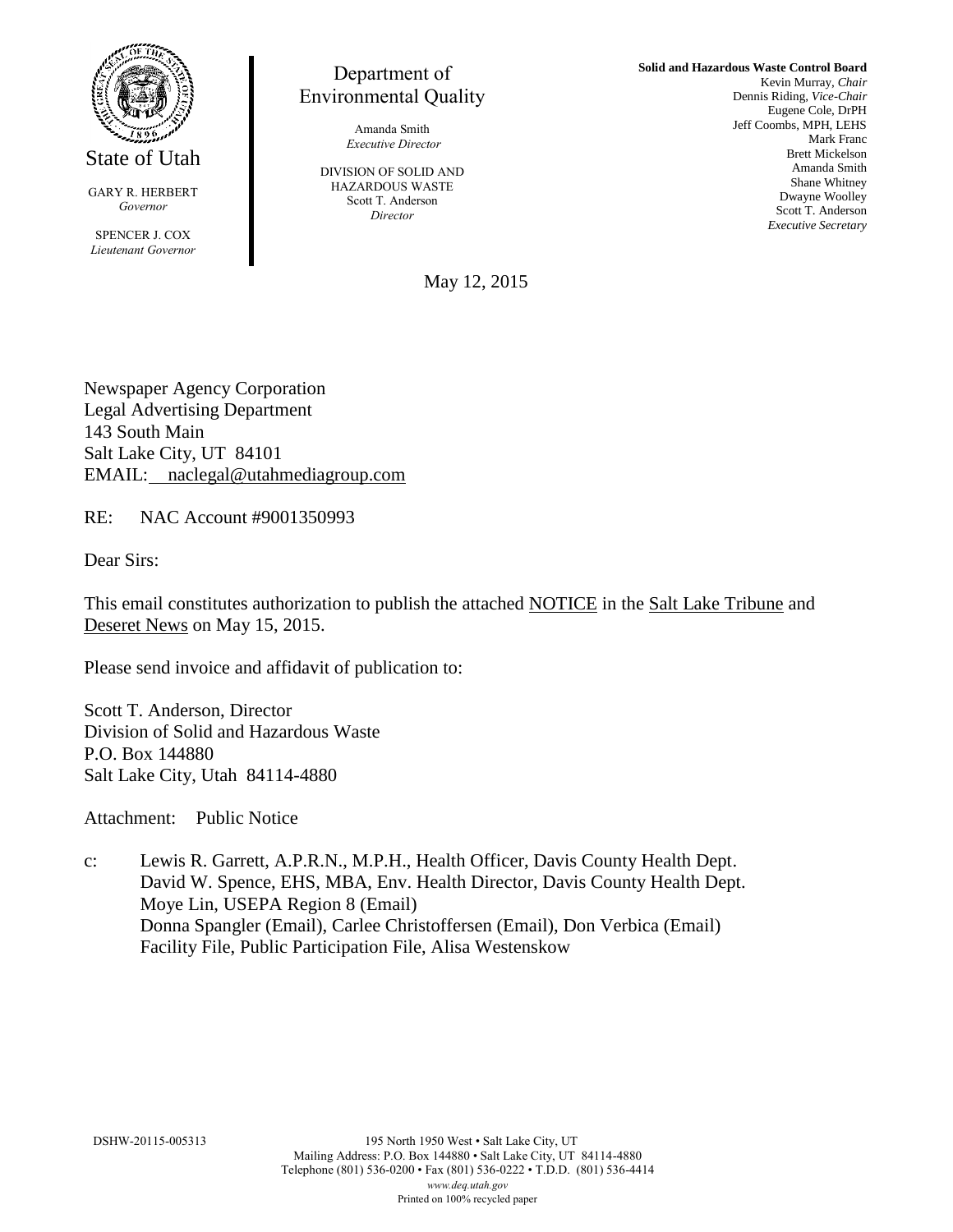

State of Utah

GARY R. HERBERT *Governor*

SPENCER J. COX *Lieutenant Governor*

## Department of Environmental Quality

Amanda Smith *Executive Director*

DIVISION OF SOLID AND HAZARDOUS WASTE Scott T. Anderson *Director*

**Solid and Hazardous Waste Control Board** Kevin Murray, *Chair* Dennis Riding, *Vice-Chair* Eugene Cole, DrPH Jeff Coombs, MPH, LEHS Mark Franc Brett Mickelson Amanda Smith Shane Whitney Dwayne Woolley Scott T. Anderson *Executive Secretary*

May 12, 2015

Davis County Clipper 1370 South 500 West Bountiful, Utah 84010

Dear Sirs:

This email constitutes authorization to publish the attached NOTICE in the Davis County Clipper on May 14, 2015.

Please send invoice and affidavit of publication to:

Scott T. Anderson, Director Division of Solid and Hazardous Waste P.O. Box 144880 Salt Lake City, Utah 84114-4880

Attachment: Public Notice

c: Lewis R. Garrett, A.P.R.N., M.P.H., Health Officer, Davis County Health Dept. David W. Spence, EHS, MBA, Env. Health Director, Davis County Health Dept. Moye Lin, USEPA Region 8 (Email) Donna Spangler (Email), Carlee Christoffersen (Email), Don Verbica (Email) Facility File, Public Participation File, Alisa Westenskow